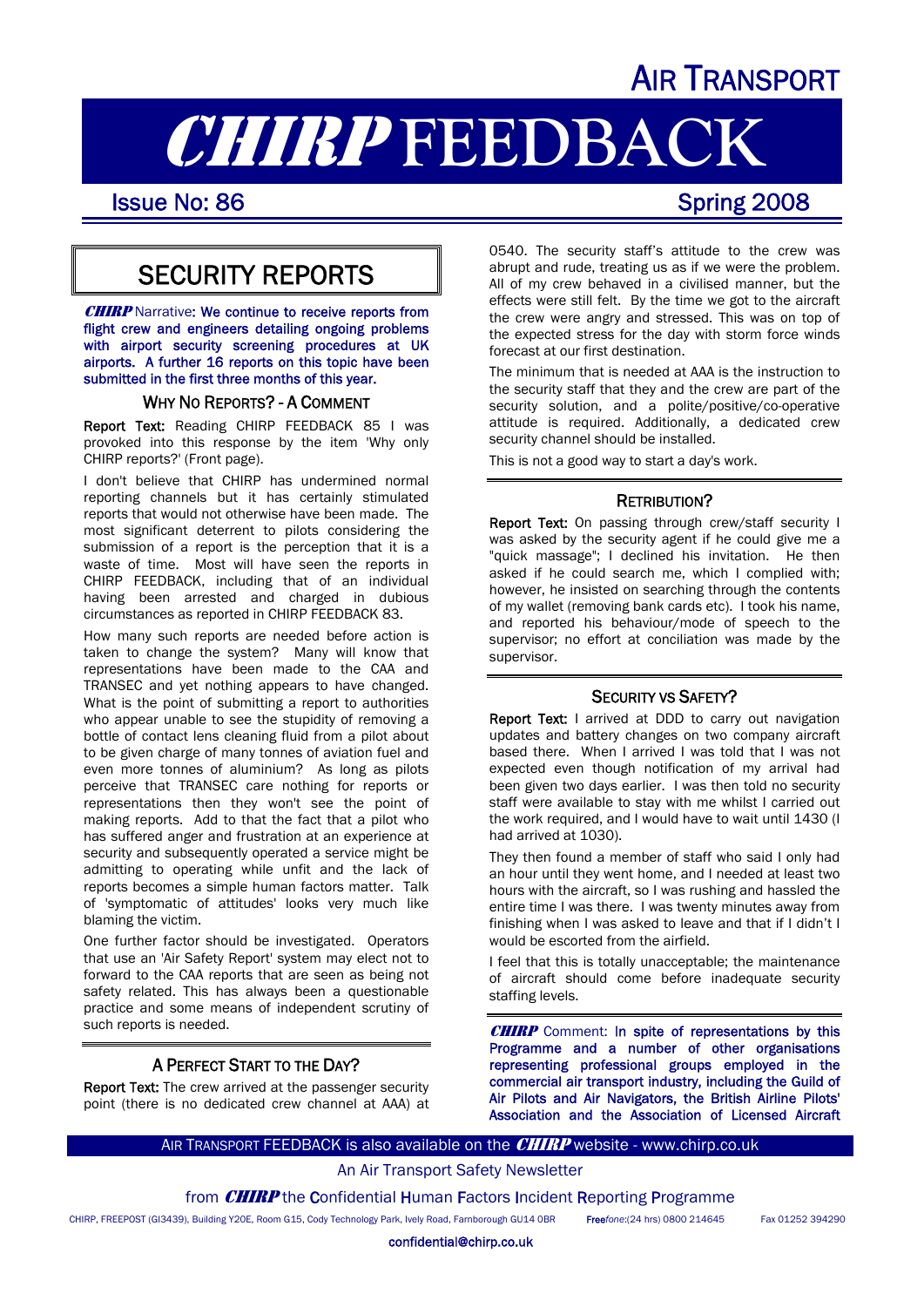Engineers, both the Department for Transport and the Civil Aviation Authority continue to assert that reports submitted by pilots, engineers and air traffic control officers detailing inconsistencies in airport security procedures and search techniques as they apply to accredited professionals, do not constitute any significant threat to air safety.

Since the publication of the last issue of FEEDBACK, the CAA has requested and received copies of recent CHIRP reports not previously submitted; it is understood as part of a review. Hopefully, reading these and earlier reports will convince the Authority that the CHIRP reports are evidence of three major shortcomings in the present security arrangements that do have potential flight safety implications:

- 1. Irritating and illogical inconsistencies in security procedures: many of the reported incidents indicate varying levels of ignorance among security staff of the DfT guidelines and their application.
- 2. Inappropriate standards of customer service in the provision of security services for essential airport workers.
- 3 The failure to provide an appropriate process by which individuals are able to pursue genuine grievances against inappropriate behaviour by security personnel.

Solutions to these problems are not 'rocket-science'; acknowledgement of the reported concerns, improved standards for the selection and training of security personnel, and an appropriate complaint/grievance procedure would address most of the issues raised in procedure world didn't continued on Page 3<br>
the CHIRP reports received.

At this time, the CAA continues to express the view that although individuals do experience difficulties, aspects of the Crew Resource Management (CRM) training provided to flight crew members should enable individuals to deal effectively with any adverse experiences associated with airport security, and protect them against the deleterious effects of stress. The perceived benefits of CRM training, together with the safeguards afforded by flight crew members adhering to SOPs, lead the Authority to conclude that the risk of any security-related incident impinging on flight safety is adequately mitigated, as evidenced by the fact that no flight safety incidents have been reported.

The counterpoint to the CAA position is that Human Factors research suggests that if an individual believes him/herself to be stressed, notwithstanding any training, he/she will act as if stressed, with the consequent increased risk of human error. It is disappointing that an industry that has prided itself in being perceived as a model for promoting proactive safety management is not able to address this issue.

## ENGINEERING EDITORIAL

#### A PERSONAL CONTRIBUTION TO SAFETY

Have you ever made a significant mistake; do you remember the feeling as you had to account for a personal error? While it's difficult admitting to these events, particularly when no one else appears to be aware, it is perhaps worth considering that these types of incidents are not unique happenings.

Errors of judgement may lead to honest mistakes being made; not surprisingly, in a complex environment such as aircraft maintenance, these can and often do occur on a regular basis. Many are considered as a "near miss", because the systems of checks and balances that are in place, along with safeguards associated with modern equipment design, usually prevent the error from developing into an unsafe condition or a significant threat to safety. From our Human Factors training we know that the majority of these events sit at the bottom of the 'error iceberg', but unless minor incidents and their causes are considered they can materialise into something altogether more serious.

Errors have occurred in much the same way year-onyear, yet as an engineering community generally we appear unable to prevent them or perhaps learn from them. As a group we need to raise the profile of such occurrences through company reporting schemes, and/or by raising general awareness through this Programme.

In endeavouring to change attitudes to human error, clearly doing nothing is not an option. It is self evident that to "Keep on doing what we are doing", we will "Keep on getting what we've got"! Having the confidence to raise issues is one of the principal keys to developing a positive reporting culture in our industry. Taking advantage of a confidential reporting programme such as this and making an effective contribution to reducing

| <b>WHAT'S IN THIS ISSUE?</b>                          |
|-------------------------------------------------------|
| Page                                                  |
| <b>SECURITY REPORTS</b>                               |
|                                                       |
| <b>ENGINEER REPORTS</b>                               |
|                                                       |
|                                                       |
| <b>ATC REPORTS</b>                                    |
|                                                       |
|                                                       |
|                                                       |
| See and Not Be Seen (FB85) - An ATC Comment 5         |
|                                                       |
| <b>FLIGHT CREW REPORTS</b>                            |
| See and Not Be Seen (FB85) - An Further Comment 6     |
|                                                       |
|                                                       |
|                                                       |
|                                                       |
| Selection Error (FB85) - A Comment  8                 |
| Company Integration & Training - A Company Response 9 |
| More on Oxygen Emergency Routes  10                   |
| Cabin Air Quality - Health Concerns  11               |
|                                                       |
| <b>CABIN CREW REPORTS</b>                             |
| Misuse of 'Fasten Seatbelts' Signs? 12                |
|                                                       |
|                                                       |
| Contact CHIRP/Change of Address  16                   |

**CHIRP** AIR TRANSPORT FEEDBACK 86 - Page 2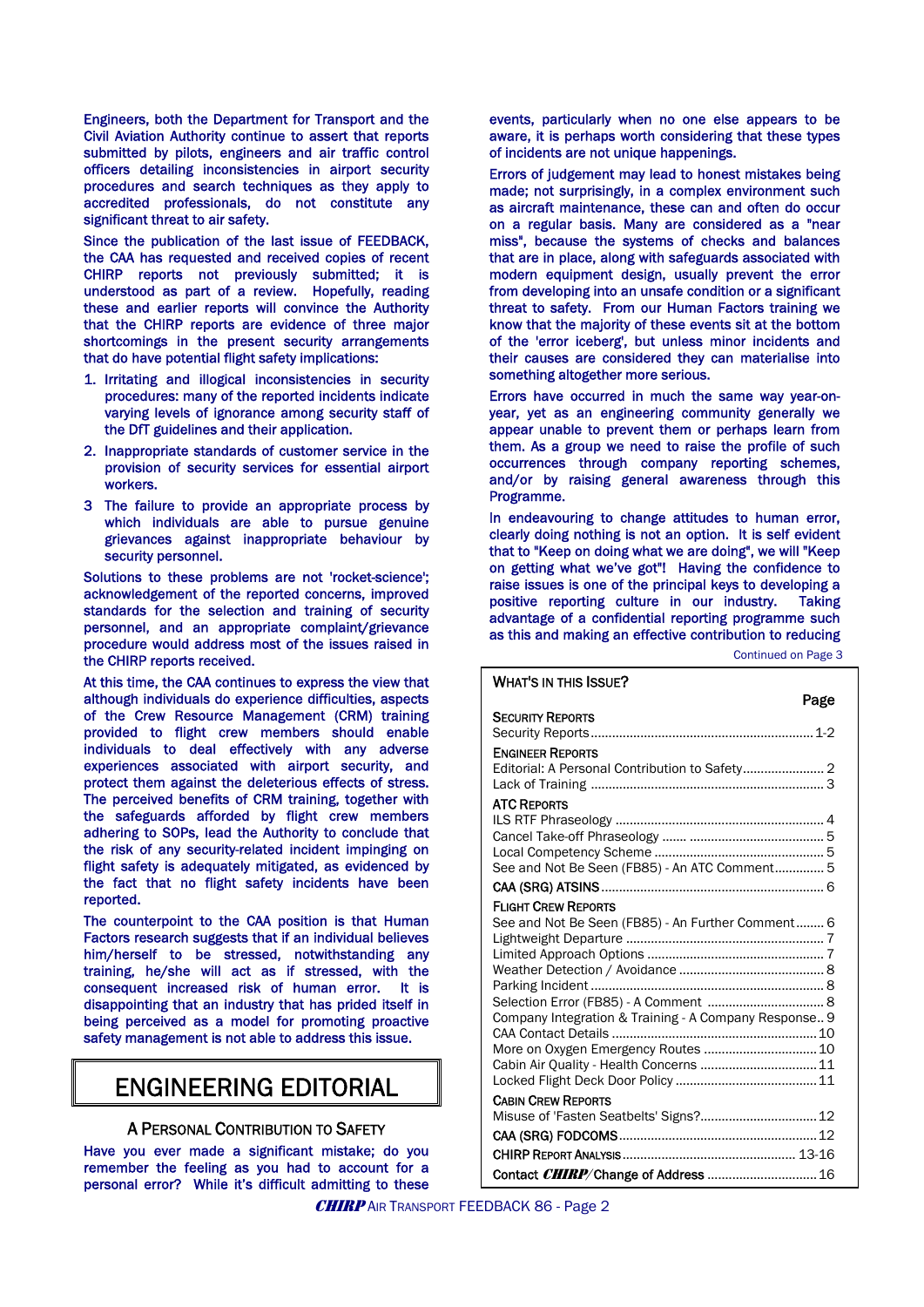error is certainly not easy, but it must remain a worthy goal.

The benefit of learning from other engineers across the industry in a non-threatening environment can only be achieved if individuals are willing to provide the relevant information. In return, it is acknowledged that it is of paramount importance to reporters that the process for discussing incidents has a guarantee of being confidential in order to build the necessary trust that enables the process to succeed. CHIRP has demonstrated that it has an excellent track record for ensuring confidentiality over more than 25 years, during which time over 6,450 reporters have taken the opportunity to contribute to the programme.

Do you have an experience to share, from which others might benefit?

## ENGINEER REPORTS

Most Frequent Engineering Issues Received: 12 Months to March 2008



previous course was exactly 2 years ago). On looking on my new personal authorisation certificate it stated that it does not expire until next year. On querying this, I found out that the 1hr Electronic Tech Log and 5 minute paper tech log training carried out as a result of the merger for handling additional aircraft was being counted as our 2 year human factors / recurrent training.

I queried this with Quality and asked for a current HF/recurrent training certificate so at least on paper it looked like we were working within CAA/EASA regulations. I was told that this was not possible due to lack of staff in this department due voluntary severance and redundancies. On further investigation it seems that nothing will be done until new company procedures are written and that Quality are happy with this situation even though in their own procedures it states every 24 months (extendable by 3 months with a written letter from quality to allow continued certification) we must undergo HF/continuation training and lays down the syllabus. Apparently this has been agreed with the CAA SRG.

I find this very disconcerting. Every day I see errors in the tech log due no one being made the wiser about the procedures we should be working to, and I find it worrying the CAA are happy to turn a blind eye until the company is fully integrated which could be anytime in the future. Fingers crossed that there isn't a maintenance error because no one will know the correct procedure to be followed, the engineer will most probably be out of EASA 145-35(e) compliance and no one will be available to investigate from quality due lack of resources.

**CHIRP** Comment: The reporter's concerns were followed up with the company concerned.

It was established that as part of the transition plan agreed with the CAA some alleviations to engineer recurrent training requirements had been permitted during the agreed transition period; however, this information did not appear to have been communicated effectively through all engineering management levels to individual engineers; this was subsequently addressed.

#### LACK OF TRAINING

(Systems)

Report Text: On sorting out my licence paperwork following a recent merger, I noticed that my Human Factors and recurrent training expires shortly (my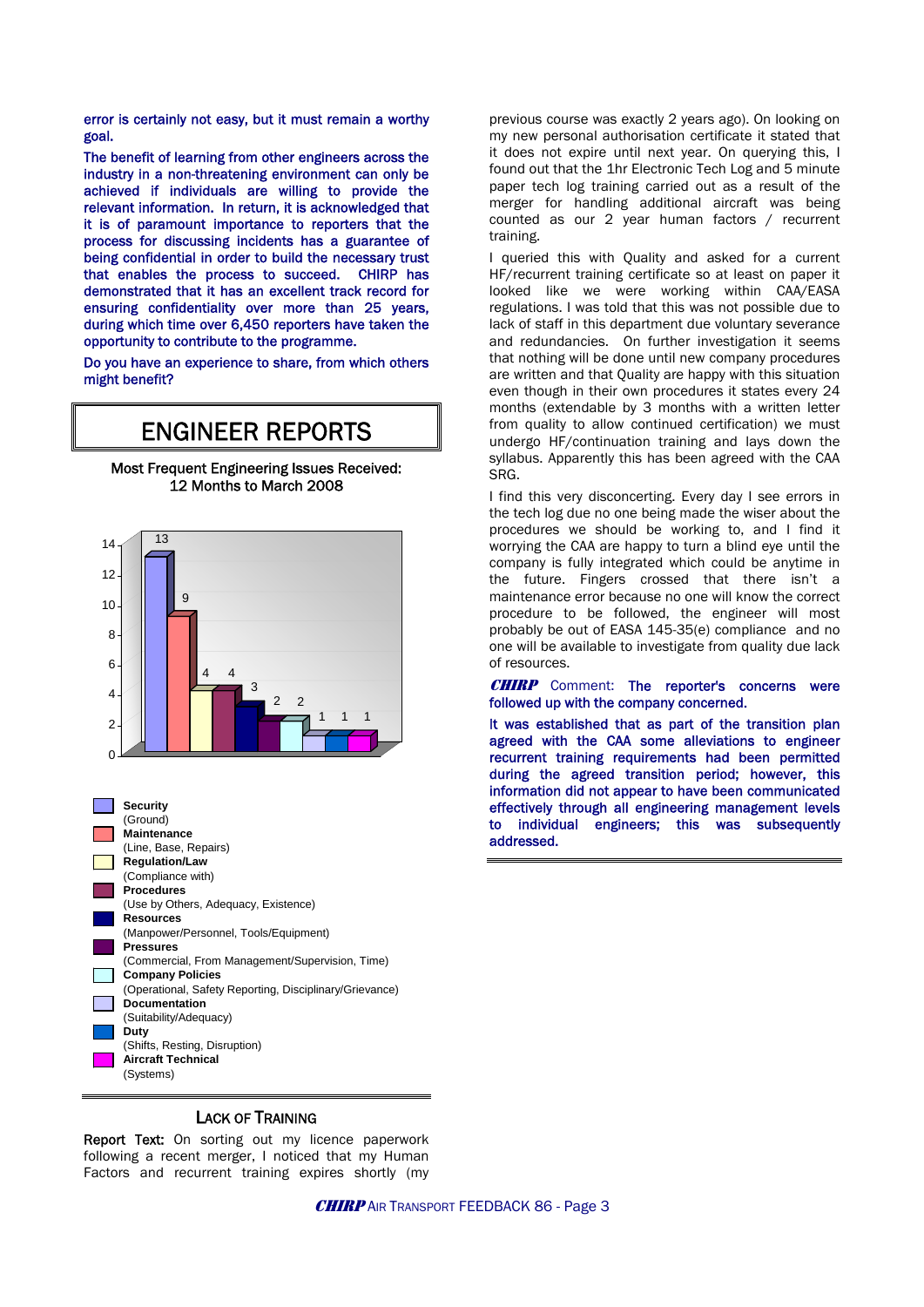## ATC REPORTS

#### Most Frequent ATC Issues Received 12 Months to March 2008



#### ILS RTF PHRASEOLOGY

Report Text: As an operational ATCO I am concerned by the changes to UK ILS phraseology being implemented as described in ATSIN 114 [CAA(SRG) Air Traffic Services Information Notice]. This ATSIN seems not to consider - and certainly does not mention - the potential problem caused by the difference between the protected ranges of ILS localiser and glideslope signals.

At the airport I work at, these are 25 miles and 10 miles respectively. Routinely aircraft will establish on the localiser but still be outside the protected range of the glideslope (i.e. 10 miles). I have always been under the impression that an aircraft was not to be cleared to descend on the ILS until at 10 miles or less because of the risk of following a "false" glideslope signal. The current phraseology helps to prevent this from happening. My understanding was that if an aircraft is positioned (whether vectored or straight in etc) to establish on the localiser outside 10 miles, that aircraft should follow the localiser but comply with ATC instructions to descend to a specific level appropriate for the approach (such as 2,500ft), and only when within the glideslope protected range to descend on the ILS. After an aircraft reports established on the localiser outside the glideslope protected range, the non-standard phrase "descend to altitude #### feet and then further with the glide (or ILS)" is being used.

Point 1.2 of ATSIN 114 states that new phraseology retains protection "against early descent, WHICH CAN CAUSE TRAFFIC CONFLICTS". This phraseology may be adequate in the scenario described above but the ATSIN makes no suggestion that protected ranges was considered or is even a factor. Point 4.2 states (again) "Where a controller deems it necessary, for traffic separation purposes," but does not mention that this could be used to address the disparity in protected ranges between the localiser and glideslope signals. It seems that if the phraseology in 4.2 is used to resolve the limitations of the glideslope protected range, it will increase R/T loading, rather than reduce it. If the conditional descent phraseology is already available (subject to CAA approval) at those airports where the R/T loading is such that a conditional descent instruction is warranted, and the ILS glideslope has the range to allow it, I fail to understand why it was felt necessary to change the current phraseology at all.

#### **CHIRP** Comment: The reporter's comments were referred to CAA ATSD, who provided the following response:

**As you are aware, the change to UK RTF Phraseology for radar-vectored ILS approaches was necessitated by safety problems which have arisen with the current two-stage clearance where, on occasions, pilots have not received clearance to descend in sufficient time to follow the ILS glideslope, leading to unstable and rushed approaches. The essence of the change is that a one-stage form of phraseology, which has for some time been available for use as an alternative when frequencies are busy, will become the norm. You will appreciate that this has been a contentious issue for a number of years and the CAA Phraseology Working Group (a cross-industry body) deliberated on this aspect carefully for some time before concluding on this way forward.** 

**We have had a small number of queries from individuals who, like the author of this CHIRP report, have assumed that part of the original rationale for the two-stage phraseology used in UK was to ensure that the controller became responsible for ensuring that aircraft did not capture a false ILS glideslope. This was not, in fact, part of the rationale for the current UK phraseology which was, as the ATSIN explains, actually necessitated by procedure design and UK airspace complexity together with lessons learned from flight safety related incidents involving traffic conflicts caused by aircraft descending below their cleared level.** 

**Where a controller finds it necessary to position an aircraft on the localiser whilst held at a higher level (for example, to avoid conflict with other traffic), I would expect the controller to descend subsequently the aircraft such that it would intercept the glideslope in the normal way from below and within the protected range before being instructed to `descend on the ILS'. To do this, the controller would exercise the option to revert to a two-stage clearance, as the ATSIN illustrates.** 

**However, following receipt of this and other queries on this subject it is clear that a small number of individual**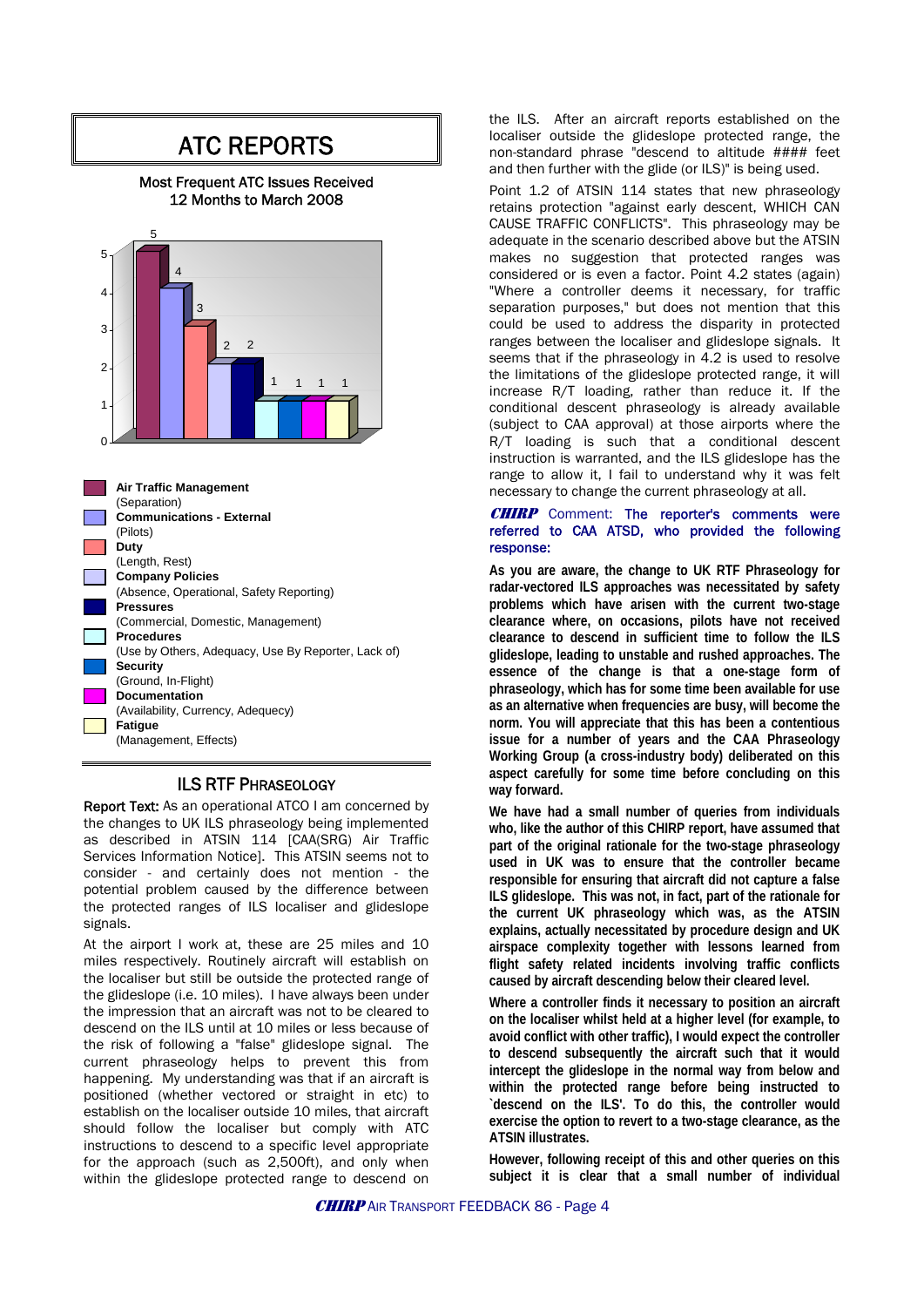**controllers are concerned that the phraseology change has overlooked the ILS protected range issue and we have therefore decided to expand a small area of text in MATS (Manual of Air Traffic Services) Part 1 at the next amendment to provide a more explicit interpretation of the above in amplification of this phraseology change.** 

**CHIRP** Comment: The amendment to MATS Part 1 referenced in the response is expected to be issued in the near future.

#### CANCEL TAKE-OFF PHRASEOLOGY

Report Text: My concern is in reference to the UK phraseology in issuing a take off clearance. This RT has been in place for a while, but a recent near incident with a foreign airline has made me think again, particularly in view of an ATSIN that has highlighted the appropriate times to cancel clearances and the correct RTF phraseology to be used.

I have concerns that a cancel take off clearance instruction includes the words 'take off' twice. The use of the words 'take off' in my opinion should only be used if issuing a clearance to take off. I can envisage a foreign crew with a poor command of English hear an urgent command from a controller, and only comprehending that the controller is saying take off twice, and misinterpreting this as an instruction to get airborne ASAP.

CHIRP Comment: The UK RTF phraseology for cancelling a take off, "ABC123 hold position, cancel take off - I say again cancel take off - acknowledge" is the same as ICAO (Doc 4444 - PANS ATM Chapter 12). The executive instruction "hold position" should be unambiguous, but in the event that an aircraft did commence the take off, the ATCO would issue a 'Stop' instruction.

#### LOCAL COMPETENCY SCHEME

Report Text: During my career as an ATCO I have enjoyed a fulfilling professional career, no two days the same and very rewarding.

Just lately we seem to be losing the plot. We have robust procedures in place that are being enforced on our particular watch with the resolve of the Taliban; whilst other watches seem to carry on a normal responsible un-pressurised way, we seem to be rigidly cajoled at every opportunity and even a minor matter is penalised. Despite requests to be treated as professionals and adults, we seem to be constantly berated like school kids.

I now find that I am spending more time thinking about what I am saying, rather than what I am doing. Perhaps I should be pleased that my controlling is such that only minor matters arise but this nitpicking is getting to the point of serious distraction. We are all collectively under enough pressure with the job without the nitpicking crusade of some of our LCEs (Local Competency Examiners). Yes, they do a necessary job, but some form of common sense needs to be applied.

**CHIRP** Comment: The reporter's concerns were represented to a senior safety manager, who stated that whilst the LCE scheme was working generally well,

a small number of interpersonal difficulties similar to that reported had come to light; how these might be best addressed and avoided in the future was being reviewed.

#### SEE AND NOT BE SEEN (FB85) - AN ATC COMMENT

Report Text: The reporter raises issues around ATC service provision in Class E airspace and parts of both the report and the CHIRP response may give rise to some misunderstanding of procedures to be employed within such airspace by both pilots and controllers.

Class E airspace is, by definition, controlled airspace so Air Traffic Control Service will be applied within it. The Manual of Air Traffic services Part 1 (CAP 493) provides rules for the application of Air Traffic Control Service within the various airspace classifications in the table at Section 1, Chapter 2, Page 1. For Class E Airspace this table shows:

| <b>Class</b> | Flight             | Aircraft                                                                                                                                                      | Minimum Services                                                                                                                                                                                                                                                 |
|--------------|--------------------|---------------------------------------------------------------------------------------------------------------------------------------------------------------|------------------------------------------------------------------------------------------------------------------------------------------------------------------------------------------------------------------------------------------------------------------|
|              | <b>Rules</b>       | Requirements                                                                                                                                                  | by ATC Unit                                                                                                                                                                                                                                                      |
| F            | IFR.<br>and<br>VFR | IFR flights to<br>obtain ATC<br>clearance<br>before entry<br>and comply<br><b>ATC</b><br>with<br>instructions.<br>VFR flights do<br>not require<br>clearance. | a) Separate IFR<br>flights from other<br>IFR flights:<br>(b) Pass traffic<br>information.<br>as<br>far as practicable.<br>to IFR flights on<br>VFR flights:<br>(c) VFR flights in<br>contact are to be<br>given traffic<br>information as far<br>as practicable. |

As can be seen Air Traffic Control Units are not tasked with providing any separation between IFR flights and VFR flights so ATC separation standards (defined elsewhere in the MATS Part 1 and units' local instructions) are not relevant to this situation.

Operation under IFR in class E airspace does not necessarily mean, as the reporter states, that "we would have been ... obliged to give way to VFR traffic" (See Rules of the Air, Rule 17). The CHIRP response rightly points out that controllers may well suppress the display of some categories of radar responses. Controllers, too, may not be aware of VFR traffic within Class E airspace since such traffic does not have to report its presence or (at the time of writing) carry a transponder.

It can be seen, therefore, that Class E airspace does not constitute a known traffic environment, nor does it place any obligation on Air Traffic Control Units to apply ATC separation standards between IFR flights and VFR flights. Indeed, the provision of traffic information to IFR flights (and to VFR flights) is not required beyond that which is practicable. The avoidance of collision between IFR flights and VFR flights in Class E airspace, a responsibility of aircraft commanders whether operating under either IFR or VFR, must be undertaken with much less reliance on ATC systems than in other classes of airspace.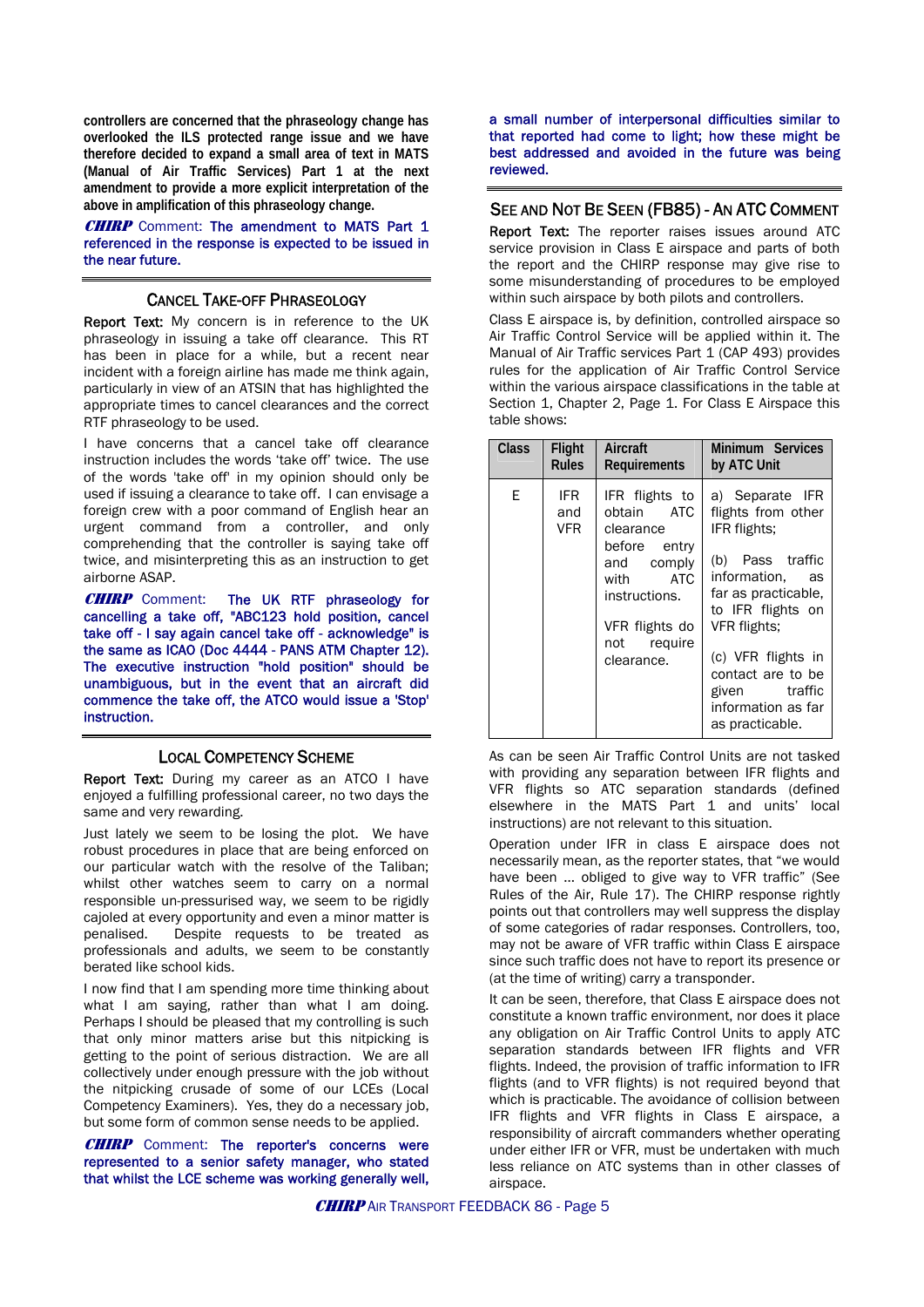**CHIRP** Comment: The reporter's comments are correct and are worthy of note. The use of Class E airspace within the UK FIR is limited and it is possible that pilots who do not operate into the Belfast CTA, the Scottish TCA or the Durham Tees Valley Control Zone may be unaware of the limits of the ATC service that is available to IFR flights operating in airspace designated as Class E; however, as was noted in the last issue, Class E airspace is more widely used elsewhere particularly in France.

Many pilots have probably not reviewed their knowledge of airspace classifications since studying for their licence. For example, are you aware that if you are operating as an IFR flight in airspace designated as Class D (most UK airport Control Zones/Areas), whereas ATC will provide separation from other IFR traffic, the requirement is to provide only traffic information on conflicting VFR flights?

Details of ATS Airspace Classification and notified airspace in the UK FIR can be found in the UK AIP En Route (ENR 1.4) ; the content of the UK AIP is available on the AIS website at [www.ais.org.uk](http://www.ais.org.uk/).

## CAA (SRG) ATSINS

The following CAA (SRG) ATS Standards Department ATSINS have been issued since January 2008:

#### **Number 125 - Issued 25 January 2008**

Public Consultation - UK Air Traffic Services Outside Controlled Airspace

**Number 126 - Issued 6 February 2008** 

Notification of Suspected Communicable Disease: Guidelines for Air Traffic Service Units

**Number 127 - Issued 14 March 2008**

Automatic Recording of Surveillance Data by ATS Units **Number 128 - Issued 14 March 2008**

Introduction of Callsign Prefix for Vintage Aircraft Permitted to Operate at Airspeeds in Excess of 250 kts IAS Below FL100 When in Receipt of a Radar Service

#### **Number 129 - Issued 20 March 2008**

Safety Review of Operational Procedures

CAA (SRG) ATS Information Notices are published on the CAA (SRG) website -

[www.caa.co.uk/default.aspx?categoryid=33](http://www.caa.co.uk/default.aspx?categoryid=33) and click on the link 'Search for a CAA Publication'

## FLIGHT CREW REPORTS

#### Most Frequent Flight Crew Issues Received: 12 Months to March 2008



#### SEE AND NOT BE SEEN (FB 85) - A FURTHER COMMENT

Report Text: I feel moved to comment by the "See and Not be Seen" report together with the Chirp comments that have just been published in the CHIRP FEEDBACK Winter Edition.

It's not that I take issue with anything within the report, it's rather the reverse. The report talks about airspace classification, the boundaries of controlled airspace together with the need to lookout. My comments upon these items are:

1. The most commonly used airway/IFR charts that I have seen do not show the boundaries of controlled airspace; neither do they show the relevant airspace classification. As far as I am aware, the only IFR charts to give this information are those low-level airway charts of the RAF. Therefore, for most of the time we airline pilots are not aware of the classification of the airspace in which we are operating.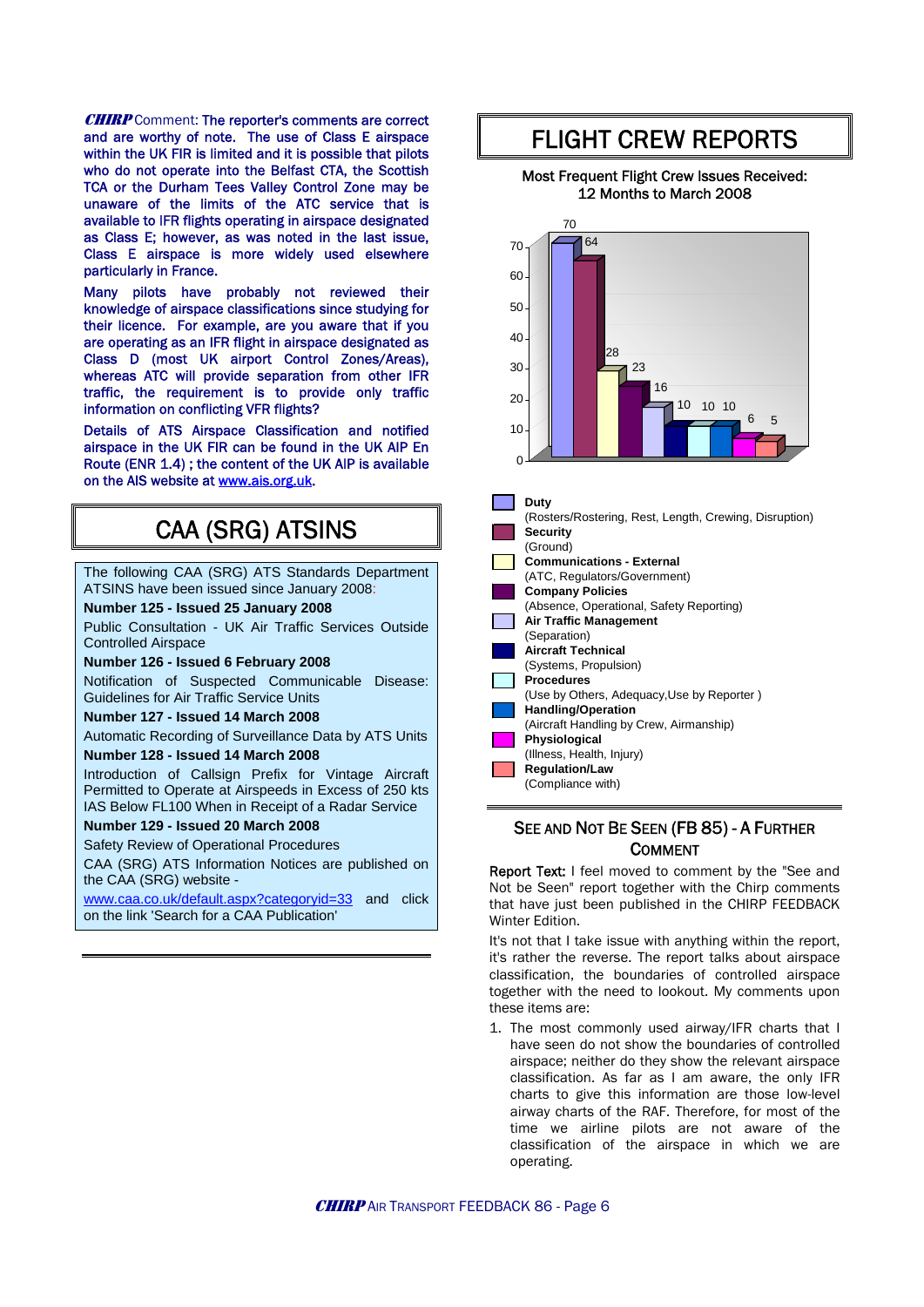- 2. It's my considered opinion that a majority of airline pilots do not know the definitions/implications of the various airspace categories and it seems to be a common misconception that, effectively, airliners are always under full radar control in Class A controlled airspace. For my own part, during 18 years of airline flying I have never had any education re-airspace classification and my awareness of this subject has arisen out of my general-aviation activities.
- 3. Similarly, during these 18 years of airline flying at no time has mention ever been made of "Lookout" and it seems to be the case that most "born and bred" airline pilots cease looking through the window at Vr and start again at around 500ft on the ILS! During training there is much emphasis on SOPs, CRM, QRH procedures etc etc......as for Lookout...not a chance! Thank God for TCAS!!

**CHIRP** Comment: In addition to the comments on the previous page, any move to simplify the classification of airspace and its use would be welcomed and would probably make a positive contribution to flight safety for both commercial air transport and General Aviation pilots.

#### LIGHTWEIGHT DEPARTURE

Report Text: We departed AAA on a positioning flight. The aircraft was very light. The captain had briefed that he would like to hand fly the departure, which I had no problem with.

The departure was very busy. The aircraft was climbing extremely quickly, and I was working very hard to monitor the other pilot, make selections on the MCP, retract flaps, change frequencies etc.

Because of this, I would estimate it took about a minute and a half before I was able to contact the departure frequency on the initial climb out. At this point we were already maintaining 5,000', as per the SID.

The controller's tone of voice on initial contact can only be described as 'icy'. We were given a radar heading and shortly afterwards, told to climb to a Flight Level. I read back the clearance but evidently made a mistake, because I was corrected by the controller, who spoke in a very ratty tone of voice and also asked me to climb expeditiously. We were climbing at about 4,500' per minute at this point, so I didn't really know what to make of his comment (it may have been an attempt at humour but I was too busy to comprehend that at this time). I simply replied that we were climbing 'expeditiously'.

The captain asked if I could confirm our cleared flight level with the controller as he was unsure. On requesting confirmation I was almost shouted at by the controller. He then gave me a frequency change, in an equally ratty tone. I read this back. He replied 'correct well done'. This was said in a very patronising tone of voice.

The reason I felt I had to report this was that the controller's ratty and patronising way of communicating was not only unprofessional, but put me in a pretty bad frame of mind for the rest of the short, hectic flight. Being annoyed is not conducive to flight safety.

The vast majority of ATC in the UK is excellent, and this incident was totally out of sync with anything else I have experienced. I have spent a day at Swanwick control centre and have seen the work the controllers have to do. The controller in question was no doubt very busy. But so was I. I would strongly suggest he arranged a trip on the flight deck of one of the aircraft he controls, and maybe he would see it is not so easy.

CHIRP Comment: The situation described by the reporter; a light, high performance aircraft flown manually during the departure phase can place unusual demands on the Pilot Flying, the Pilot Not Flying and also the air traffic control officer. This combination of circumstances can lead relatively easily to a misheard clearance, a level bust incident or a loss of separation as a result of all three 'players' operating at close to their mental capacity due to the time compression in a rapidly changing sequence of events.

As noted, the reporter was working extremely hard and did not have the capacity to make the initial departure call; also, the fact that the Captain was unsure of the cleared flight level was possibly indicative that he was also working hard. It is therefore perhaps understandable that the air traffic controller was unimpressed by an aircraft departing with an unexpectedly high rate of climb and not making the initial departure call. Notwithstanding this, the controller's alleged comments were unnecessary.

This report serves as a reminder about the potential risks in hand flying a very light aircraft on a non-revenue flight. A better alternative might be to use an appropriate mode selection/level of automation for the conditions and intelligent use of a thrust setting less than minimum climb thrust if SOPs permit this option. Finally, if an unusually high rate of climb is anticipated, let ATC know in advance.

#### LIMITED APPROACH OPTIONS

Second Report: AAA is having some work done at the eastern end of the main runway. This means that the ILS to the easterly runway is not available. The options are an R-NAV approach, an SRA or a visual.

My airline is not yet approved to do R-NAV approaches (we have done the training, but something hasn't happened yet). We could do a fully managed NDB approach (i.e. an R-NAV approach that we can check on the ADF), but the NDB approach is no longer available (we have it in the FMGS and a Jep plate for it). ATC don't like doing SRA approaches, I suspect because it admits that the work should cease and the ILS be reinstated.

A few nights ago I was offered radar vectors to a visual approach or an R-NAV. The visibility was given as 3,500 metres in ground fog. I asked for the ILS, but was told that other aircraft were having no problems with a visual approach. I suspect they were doing what we did, setting the FMGS for an R-NAV and using it as "extra information".

We were turned on to a closing heading at 12 miles and asked to call "field in sight". Since we could see the field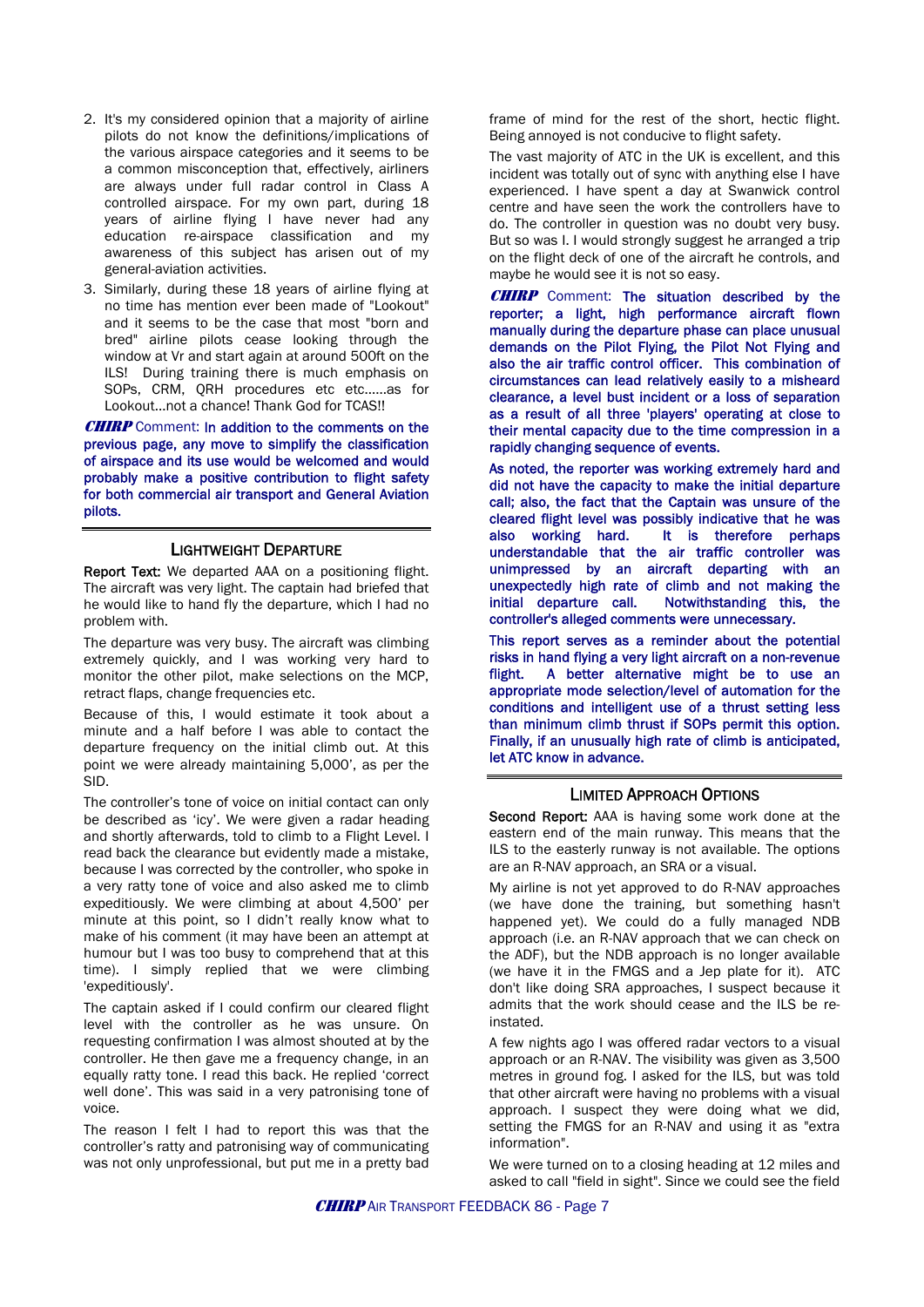and the controller was very busy we did so, although it later proved that the workman's floodlights were much more visible than the runway or approach lights. On short finals the visibility reduced considerably, particularly between 100 and 50 ft; just about enough to maintain a visual segment, but getting close to the weather that I would rather Autoland.

Perhaps someone should be looking hard at the weather in which AAA can park machinery on the runway (making the ILS unavailable). I would suggest that the visibility reducing and the temperature and dew point closing at night with a clear sky is a good time to re-instate the ILS.

**CHIRP** Comment: The reporter's comments were passed to the ATSU concerned. The ATC SOP is to issue the instruction "Report when visual" at the beginning of a radar directed approach because of the subsequent RTF loading. On occasions, controllers may inform an aircraft of the range that the preceding aircraft reported "Visual" to assist them, but this should not be taken to imply any pressure on flight crew.

It is worth remembering that in shallow fog conditions, similar to those described in this report, the horizontal visibility may be significantly less than that apparent from the slant visual range.

The issue of ILS availability/weather limits pertaining to the work-in-progress is also being discussed between the ATSU and the airport authority; however, there are limits to how quickly the ILS can be re-instated, should its use be necessary.

#### WEATHER DETECTION / AVOIDANCE

Report Text: Both pilots flying with ND display set on maximum range. Unbeknown to us, we approach an active Cb cell (thunderstorm) and go into its outer limits without anything showing on our weather radar. We immediately reduce weather radar range and it becomes visible on radar. Immediate turn left 90 degrees and we 'get away with it'.

Background to this: The company has recently removed the two auxiliary weather radar displays we used to have by our sides, which would normally be set to 80 mile range to pick up these localised small cells, apparently to 'save weight' (on a 400 tonne aeroplane?). This has impacted directly on flight safety. The pilots were never consulted before this decision was taken.

Can someone apply some pressure and ask them to put them back please?

**CHIRP** Comment: The matter was raised with the operator, who advised that the reliability/repair costs associated with the auxiliary displays had led to the decision to remove the additional displays but only after a risk assessment had been undertaken.

Irrespective of the type of equipment/number of displays, training in the correct use of weather radar to obtain the optimum weather information varies considerably.

SOPs for its use may differ in detail depending on the exact type of weather radar equipment but should include guidance on operating techniques, such as the

selection of the most appropriate ranges/slant angles, to ensure that as far as is practicable adverse weather information is available to at least one pilot to permit it to be detected in sufficient time for appropriate avoiding action to be taken.

#### PARKING INCIDENT

Report Text: Non-UK aircraft registration ##-### on parking stand ## was being pushed back by local contracted ground handling agents and aircraft tail on impact with adjacent/nearby steel blast/noise barrier next to boundary fence. The local Security Officer observed damage to aircraft and reported to ATC Ground who in turn contacted the aircraft. Fire service attended. Tug was reconnected and aircraft was towed back onto a different nearby stand where the passengers disembarked to the terminal.

A temporary repair was made to the tail cone fairing beneath APU outlet and the aircraft was ferried back to base the following day. The space for manoeuvring aircraft in the vicinity of parking stand ## with the adjacent boundary fence and steel noise/blast barrier is very restricted. Extra vigilance, attention, caution and possibly special procedures may be required by pushback/tug crew when operating in such a restricted and confined area and space.

Given the potential for pushback problems as this occurrence demonstrated, is this parking stand appropriate for this size of aircraft?

#### **CHIRP** Comment: The reporter's concern was followed up with CAA (SRG) Aerodrome Standards Department (ASD), who provided the following response:

**The airport authority's investigations revealed that a nonstandard push back had been carried out by the tug driver, who had failed to comply with the airport authority's promulgated procedures for push-backs from these particular stands. This resulted in a full review of procedures, including the training of staff and included such guidance for 'wing men' or banks men as detailed in HSG 209. ASD is confident that the measures taken by the airport authority are sufficient to address the matter.**

#### SELECTION ERROR (FB85) - A COMMENT

Report Text: In the flight crew report titled "Early Morning Wake Up Call" published in the latest edition of Chirp, the F/O retracted the flaps instead of the gear. In your response to avoiding "motor actions" errors you state that in the selection process - confirmation should be made to confirm the correct action. Our SOPs in the above situation have historically been:

Pilot flying (PF) - "Gear up"

Pilot Not flying (PNF) - repeats request "Gear up" to confirm, pauses momentarily to seek a correction and then carries out this task.

Likewise, the selection of any other aircraft configuration changes is dealt with in the same manner, thus reducing the chances of errors, if a command is misheard.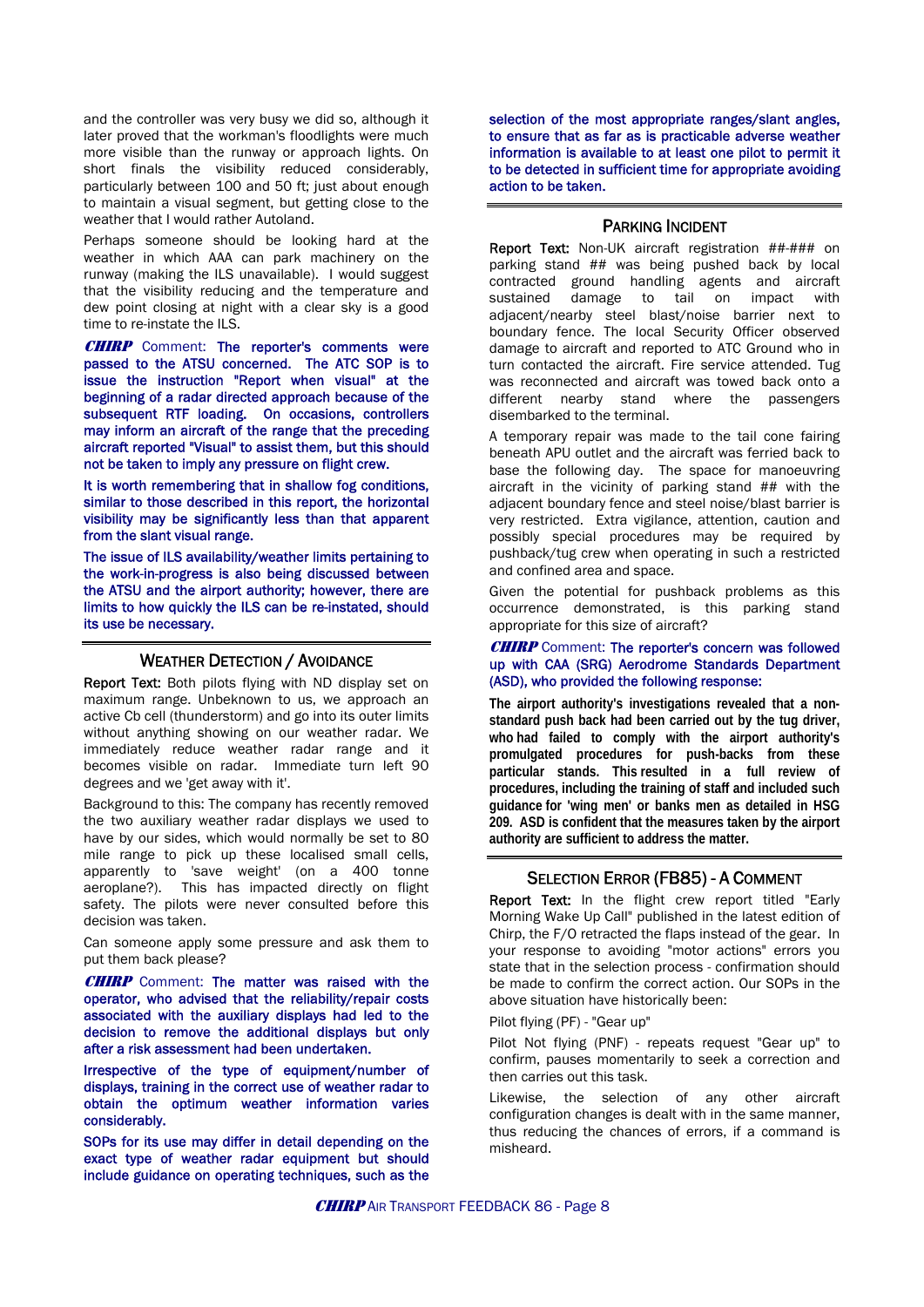We as a company are now in the midst of aligning our SOP's with another company due to a merger. Their process is similar to that described in the above referenced flight crew report, the PF requests the configuration change and the PNF does them (of course the PNF would have checked limitations before completing the task).

I feel that to move away from an SOP that confirms any configuration changes prior to selecting them increases the chance of errors such as those highlighted in "Early Morning Wake up call".

**CHIRP** Comment: There is a natural tendency following a merger of two companies for individuals to view any difference in SOPs as being a retrograde step.

However, in this particular case, it might be argued that the new SOP is not as robust in preventing a misspoken/misheard instruction being acted upon as the alternative SOP.

#### COMPANY INTEGRATION & TRAINING - A COMPANY **RESPONSE**

Two reports on Company Integration and Training in Feedback Issue 85 (Pages 9/10) described processes employed by XXX in our merger with YYY. I feel it would be useful to address the points of those two reports and put them into perspective as the pilot management team, Training Captains, and indeed the line pilots, have gone to such great lengths to ensure a successful integration of the two airlines. Both reports have generated comments that suggest many pilots do not concur with their content. With that in mind, I write to portray the other point of view and to provide a degree of balance and context to these two articles.

It is understandable that anyone not directly involved in the integration exercise from the outset might underestimate the amount of work required to achieve a successful outcome. All of the management processes, training mechanisms, manual amendments, SOP revisions, route analysis, hardware changes, and software modifications were subject to detailed Hazard Identification and Risk Mitigation modules under a programme agreed with, and monitored by, the CAA. The exercise has been extremely complex but thanks to a high degree of cooperation between the two communities, the training staff, those managing the project and the regulator, the last two pilots recently completed conversion training.

Taking the principal points in the order that they appear in the reports...

#### (1)

*A couple of weeks before the integration we were bombarded by memos from management covering new SOPs, new aircraft and route differences, new destinations and route briefs, operations over high ground with decompression escape routes, operations in African In-flight Broadcast Areas, new aircraft performances tables and operations on the Tango routes* 

The new SOPs for XXX pilots involved no changes in actual operating procedures and no new ways of flying the aircraft. We did take the opportunity to define the SOPs in more detail but the actions were the same in all but one case. YYY pilots had to deal with SOP changes of some significance over the transition period leading to integration hence these were introduced in a modular fashion and with a focus on training/checking these pilots as part of the integration conversion. There are no 'new'

aircraft types involved in this integration; we have taken the opportunity to harmonise some equipment to enhance operational capability and further ensure commonality.

New destinations? - Yes, but pilots were not asked to familiarise themselves with all of the different routes overnight. XXX pilots will be exposed to new routes/destinations gradually. All of these destinations had been carefully assessed and any that posed greater difficulties to Commanders were restricted until a check flight was organised. None of the XXX Commanders had less than six years of Command time at the time of integration, during which period they would have been exposed to a number of challenging destinations.

Decompression escape routes are a new concept for some XXX pilots; this topic has been added to recurrent training in the same manner as that for other XXX pilots who fly similar routes. African In-flight Broadcast areas require some additional RT transmissions and this is clearly and simply described in the Company Operation Manual.

New aircraft performance tables were certainly introduced, in A4 format to make them clearer and easier to use. Apart from reversing the ambient temperature scale, the presentation of information is exactly the same.

The Company has been using Tango routes regularly for many years. All pilots undergoing line training are trained in MNPS (Minimum Navigation Performance Specifications) airspace and its rules. All Captains should remain fully conversant with these procedures through regular review of Company documentation

*"Our pilot group also includes a significant number of recent joiners who are new to the job and low hours. Apart from one trip to a metric altimeter destination we receive no line training for our new destinations...."* 

Prior to the integration XXX recruited a small number of pilots, representing less than 5% of the total workforce. All were given extensive training commensurate with their experience. No inexperienced pilot (less than 100 hours post line check) was, or is, allowed to operate on any mid-haul routes unless under Training Captain supervision. One metric altimeter familiarisation trip with a Training Captain was given to all Commanders prior to unsupervised operations on such routes, and destinations assessed as posing additional or unfamiliar challenges were subject to prior familiarisation and checking under the supervision of training staff.

*"We used to benefit from proper annual technical refresher classroom days with excellent trainers providing very useful information not to be found in our manuals. However now we only get issued with a DVD for home study..."* 

Previously XXX provided limited classroom study with a ground instructor; frequent feedback indicated that it was a less than effective method of teaching in that it concentrated on narrow subject areas. The pilot feedback on the CD-based structured system of training and examination is positive. There is no evidence of any reduction in levels of technical knowledge amongst the pilot community.

*The Company has experience of training issues from a major incident some years ago and I am concerned that a lot has been forgotten from that.* 

All of the current senior flight operations managers have been with the Company for more than 20 years. They will never allow the culture to waver from the maintenance of the highest achievable levels of safety. None of the lessons learned internally by the Company, or externally by the industry, have been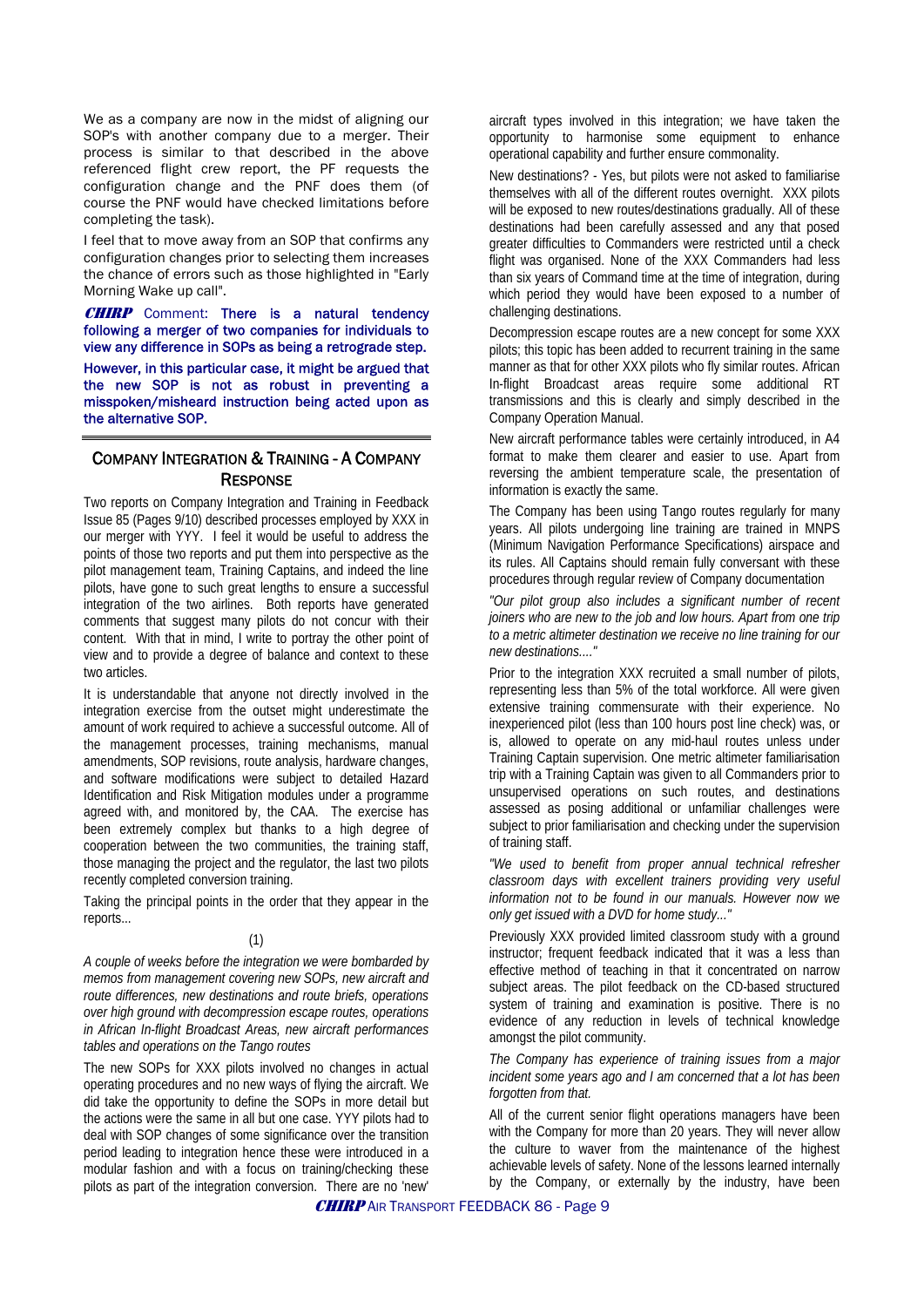forgotten. The Company last wrote of its encouragement and supports for all pilots in this quest just before publication of the Winter CHIRP Newsletter.

#### (2)

*I have concerns about the suitability of continuation training following the absorption of another company into the operation. There have been significant changes to the SOPs in the Company so much so that we all carry a green and red card...* 

The significance of the SOP changes has been explained above. The compatibility card was a sensible solution to an integration that threw up a situation where, for a number of months, XXX would be faced with managing pilots with different level of qualifications. The problem was magnified by the determination to as safe as possible. The multiplicity of qualification levels was fundamental to ensuring that pilots were not asked to take on too much. Also, we had to isolate all the YYY pilots (a fundamental philosophy of the CAA) from existing XXX pilots until conversion training had taken place. The compatibility card was a sensible safeguard and back-up to the qualifications database.

*Our new colleagues cannot fly the (aircraft type) or do short field landings until checked through the Company LPC/OPC and then only on their own after 8 sectors of line training. To this end it now transpires that the Company is/has been actively rostering two captains on the same check and also 2 F/Os.....* 

There was a need to get YYY training captains checked out as soon as possible, so that skewed the initial balance of the pairings. This is a Company conversion course which is different from 'continuation training'. On conversion courses, one may find two Captains or two F/Os teamed up together to be checked. If the F/Os are inexperienced a cover Captain is scheduled. None of the F/Os coming from YYY could be considered inexperienced in this context.

*It was reported that at a training meeting when the other company trainers came across, they were told that we were not interested in how they did things before, this is how it is now* 

This statement is incorrect. The YYY trainers were told that the standardisation day was about learning XXX training procedures. The integration process involved no changes to how XXX training was organised or controlled and focused on familiarising YYY training staff with XXX training procedures. The trainers were briefed that there was no bar to further changes in the future and it was very much recognised that XXX did not have a monopoly on how to do training correctly. The YYY trainers have subsequently integrated very well into the enlarged training community.

*To that end our Company dispatched crew with little or no knowledge of the part of the world to which they were operating, the resultant scene in the crew room was one of our company crew hunting down the other company's crew for some gen.....* 

The Company operations manuals and supplementary publications on the Company intranet contain a wealth of information on the 'new' destinations and their associated climatology. It is not the first time XXX pilots have been asked to operate in a different environment or theatre. After comprehensive Risk Assessments, where routes or destinations have been identified as requiring additional training, this has been provided. It would not be in the least surprising to find one pilot asking another for some additional information if the opportunity presented itself. That is not quite the same as being sent unprepared which appears to be the suggestion here.

In summary, during any period where the business is transformed, there will always be individuals who do not view such change as positive for their particular circumstances. By providing the information above, I trust that the integration process and the efforts to ensure its success are placed in perspective for both the original authors and the wider community.

**CHIRP** Comment: This response highlights the complexity of managing the change process involved in a merger of this kind, several of which are currently taking place.

Whilst a comprehensive integration plan and an effective communications plan are essential prerequisites to ensure that all of the regulatory and corporate requirements are met and understood by everybody involved, as these changes are implemented, it is often the case that some management actions/initiatives are viewed as being inadequate by some of those affected by the changes.

One of the key factors in a successful change process is to maintain the morale and enthusiasm of those affected; therefore, if and when concerns are expressed, it is important to review whether these concerns are real or perceived and whether the integration/communications plans have proved to have been effective with respect to the issues raised.

#### CAA CONTACT DETAILS

Report Text: It is extremely important for the name and contact details of the CAA Flight Operations Inspector to be available to pilots (of that airline). Can you please ask the CAA to make airlines show his/her contact details in their manuals?

**CHIRP** Comment: The CAA does not consider the publication of individual FOI's contact details in the manner described to be a practical solution, particularly as most FOIs are responsible for the oversight of several operators.

However: as an alternative, the CAA has established a new e-mail address for reporting safety-related matters that are not within the scope of the CAA MOR scheme: [flightoperationssafety@caa.co.uk.](mailto:flightoperationssafety@caa.co.uk) This e-mail address is monitored by the Flight Operations Inspectorate and will be promulgated on the new CAA website in due course.

#### MORE ON OXYGEN EMERGENCY ROUTES

Report Text: In CHIRP FEEDBACK 83 Summer 2007 -OER's, you noted that there is anecdotal evidence that some short-term/ad hoc charter flights operate without OER consideration.

I operated several sectors requiring OERs with ### (UK Airline) last year. We asked for OER procedures and were told that they were not available. A Training Capt asked the senior flight operations manager for their provision; no response.

We all, including TREs and TRIs continued operating the routes, it was company culture.

It is not anecdotal.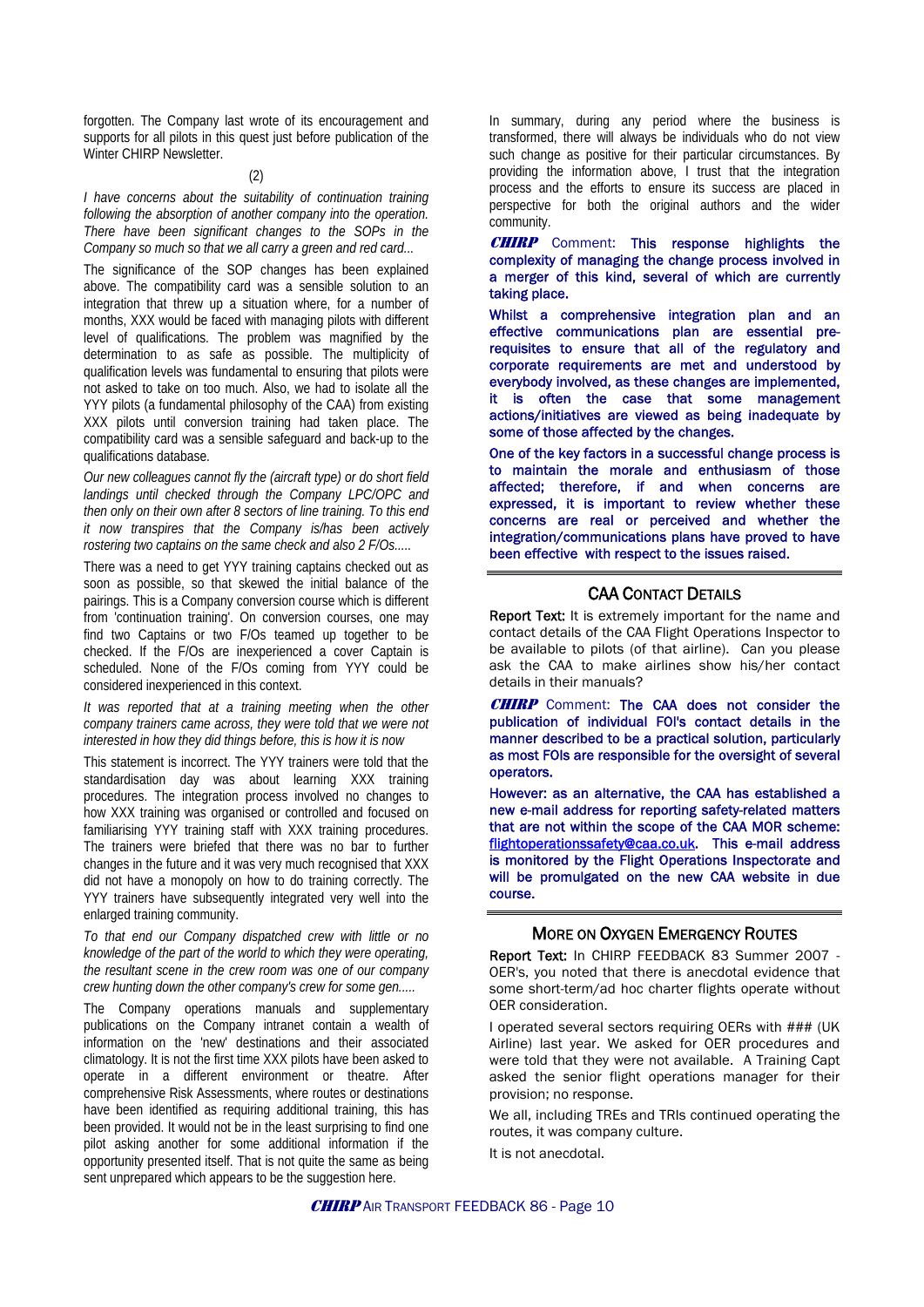**CHIRP** Comment: CAA Flight Operations Inspectors have been briefed to monitor this matter.

However, it is worth remembering that it is the operator's responsibility to ensure that all relevant information is available before departure and the aircraft commander's responsibility to ensure that he is in possession of all of the information required to complete the flight safely.

#### CABIN AIR QUALITY - HEALTH CONCERNS

Report Text: I've been an Airline Pilot for several years, and from quite early on I found that I was often feeling fatigued, and I assumed it was due to the unusual work schedule that I wasn't used to before. As time went on, I found that my levels of fatigue were increasing, and I was beginning to feel that my short-term memory was getting worse, it was getting more difficult to concentrate, and generally I was really not enjoying the job anymore.

It wasn't until about a year before I stopped flying, that I began to realise this was probably not normal, and a few months later began to experience neurological problems including tremors, muscle twitches, speech problems, light-headedness and worsening fatigue and cognitive problems. I had heard that bleed air could get contaminated by engine oil that contains TCP, an organophosphate and neurotoxin, and I suspected that breathing day-to-day background levels was causing my health problems. I had an opportunity to change aircraft types, and I hoped after the change to the new type, my problems would disappear. As it happens they worsened, to the point I had to stop flying due to concerns for my health, and the safety of the aircraft.

As I investigated the issue, my suspicions were reinforced as I found there were many more people who had had similar experiences, and that the airlines and CAA are aware of the concerns of aircrew on this issue, but do not want to acknowledge the problem, and have only carried out half-hearted and endless research that never manages to come to any conclusions. I keep hearing about people who have become sick after flying and are suffering long-term health problems, and I believe there are many other pilots, cabin crew and passengers that have been similarly affected, some of them possibly not knowing why, as this problem is still not widely known or acknowledged. I also believe there are aircrew who have some of these symptoms, and are still flying, presumably due to financial pressures, and because they don't want to lose their livelihood.

This is a serious problem for flight safety, and it's time for the Airlines and authorities to tackle it head-on. Fume detectors and bleed air filters could be fitted, and I believe there is a jet engine oil available that doesn't contain toxic organophosphates. Safety (and people's health) first.

#### **CHIRP** Comment: As with all reports received on this topic, the reporter's concerns were passed to the Civil Aviation Authority, which has provided the following response:

**The Civil Aviation Authority (CAA) and the Department for Transport (DfT) take health concerns raised by aircrew very** 

**seriously and have been actively engaged in tackling concerns that have been raised about cabin air quality. The DfT chairs an Aviation Health Working Group that considers key issues in aviation health; meetings are attended by a broad range of stakeholders, representing the airline industry, trades unions, the Department of Health and the CAA's Aviation Health Unit.** 

**In order to address the concerns about cabin air quality the DfT instructed the independent Committee on Toxicity (COT) to conduct a full enquiry. The Committee reviewed evidence from the scientific literature and from a wide range of stakeholders, including the CAA, BALPA, engine manufacturers, oil manufacturers and aircraft companies. Their report of 20 September 2007 [http://www.advisorybodies.doh.gov.uk/cotnonfood/index.ht](http://www.advisorybodies.doh.gov.uk/cotnonfood/index.htm) [m](http://www.advisorybodies.doh.gov.uk/cotnonfood/index.htm) stated that it was not possible to conclude whether exposure to substances in cabin air caused ill health in commercial aircrew. They recommended, as a matter of urgency, that research be undertaken to ascertain whether substances in the cabin environment could harm health.** 

**The House of Lords Select Committee on Science and Technology also addressed this issue as part of a wider inquiry in 2007 and published its findings in 'Air Travel and Health: an Update' in December 2007. [http://www.publications.parliament.uk/pa/ld200708/ldselect/l](http://www.publications.parliament.uk/pa/ld200708/ldselect/ldsctech/7/7.pdf) [dsctech/7/7.pdf](http://www.publications.parliament.uk/pa/ld200708/ldselect/ldsctech/7/7.pdf)**

**In response to recommendations from both of the above reports, the DfT has commissioned research, which will be co-ordinated by Cranfield University, to measure a range of compounds in cabin air. The essential questions to answer are 1) What compounds are in cabin air? and 2) Is there a link between exposure to these substances and subsequent ill-health? The first stage of the research, a "functionality study", has been completed and the report is available at: <http://www.dft.gov.uk/pgr/aviation/hci/cabinairtest.pdf>The next stage will commence in May 2008 with the aim of sampling cabin air on different types of aircraft to ascertain what substances are present and in what concentration.** 

**The UK Government is taking a world lead in addressing the health concerns of aircrew and commissioning this groundbreaking research.**

#### LOCKED FLIGHT DECK DOOR POLICY

Report Text: This report is not related to any specific flight but involves a serious issue that I believe needs addressing. On numerous occasions recently I have witnessed a worrying disregard for flight deck door procedures. On approx a third of flights I have been placed in the uncomfortable position of having to remind senior crew of the correct procedure.

I now have to re-brief EVERY crew on door procedures before departure to ensure they know that I take it seriously. It makes them think I am a pedant who has a CRM down side but it just might make sure I don't get to host an unwanted guest on the flight deck.

It might help my CRM if the company were a little more forthright in highlighting the importance of these procedures.

My door is only armoured when it's closed!

**CHIRP** Comment: This report was published in CABIN CREW FEEDBACK (Issue 25) with a comment stressing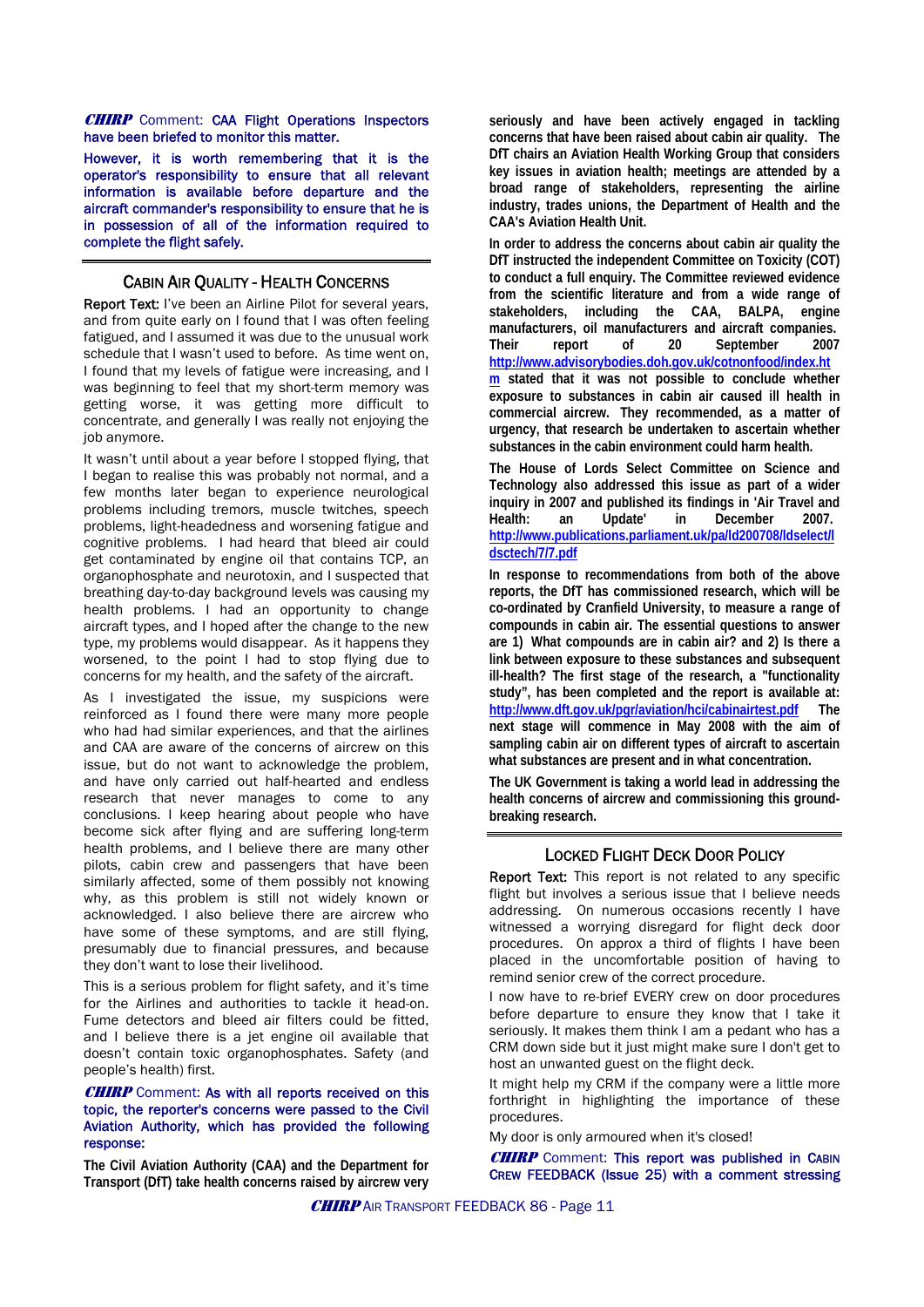the importance of crew members complying strictly with their company SOPs and ensuring that the flight deck door is opened only when essential and then for the least amount of time required.

## CABIN CREW REPORTS

#### **MISUSE OF FASTEN SEATBELT SIGNS?**

Report Text: The flight was a 40-minute shuttle and the Captain announced that he would be leaving the seat belt signs on simply because it was a short flight. I asked the In Charge if they had heard this as we wouldn't be able to serve hot drinks with the seat belt sign on. The In Charge told me the sign was only on because the flight was short and not turbulent and that we should still serve hot drinks.

As far as I was aware no hot drinks should be served if the seat belt signs are on irrespective of the reason for the signs.

#### **CHIRP** Comment: This report is an excellent example of the importance of effective liaison between flight crew and cabin crew.

This report was raised with the operator concerned for clarification who confirmed that in the case reported there would be no reason why hot drinks could not be served. However, this appeared to be more of a case of not communicating the intention to keep the seat belt signs ON and the level of cabin service that could be provided, including serving hot drinks.

Whilst the flight crew's intentions were probably to assist the cabin crew in providing a speedy service without passengers moving around the cabin, as there was no turbulence present, passengers could be inclined to ignore the signs - which would not only negate their purpose in this instance, but could lead to the signs being ignored should turbulence be expected.

## CAA (SRG) FODCOMS

The following CAA (SRG) FODCOMS have been issued since January 2008

#### **3/2008**

Implementation of EU-OPS - Transition Arrangements **4/2008**

Area Navigation (RNAV) - CAA Guidance Material **5/2008**

Cabin Crew - Crew Resource Management (CRM) Forum

#### 2008 **6/2008**

Runway Incursion Prevention - Recommended Best Practice for Radiotelephony (RTF) Phraseology, Procedures and Airport Taxiing Operations

#### **7/2008**

EASA Noise Certification and Transition to EASA Certificate for Noise (EASA Form 45)

#### **8/2008**

Revised Emergency Locator Transmitter (ELT) **Requirements** 

### **9/2008**

Initial Safety Training of Cabin Crew

#### **10/2008**

CAA Acceptance of Accountable Managers

**11/2008**

Go-around Training

#### **12/2008**

Guidance on Dealing With Fires in the Cabin Caused by Portable Electronic Devices

#### **13/2008**

CAA 'On Notice' Procedure

#### **14/2008**

Provision of Fire Fighting Services (FFS) for Helicopters Operating at Unlicensed Helicopter Emergency Medical Service (HEMS) or Air Ambulance Operating Bases

#### **15/2008**

Operations Manual Requirements for the British Formula 1 Grand Prix Even at Silverstone on 6 July 2008

### **16/2008**

Cabin Crew Medical Assessments

#### **17/2008**

Smoke Drills

#### **18/2008**

Implementation of EU-OPS - Update to EU-OPS Text **19/2008**

European Aviation Safety Agency Consultation Process

CAA (SRG) Flight Operations Department Communications are published on the CAA (SRG) website - [www.caa.co.uk/default.aspx?categoryid=33](http://www.caa.co.uk/default.aspx?categoryid=33) and click on the link 'Search for a CAA Publication'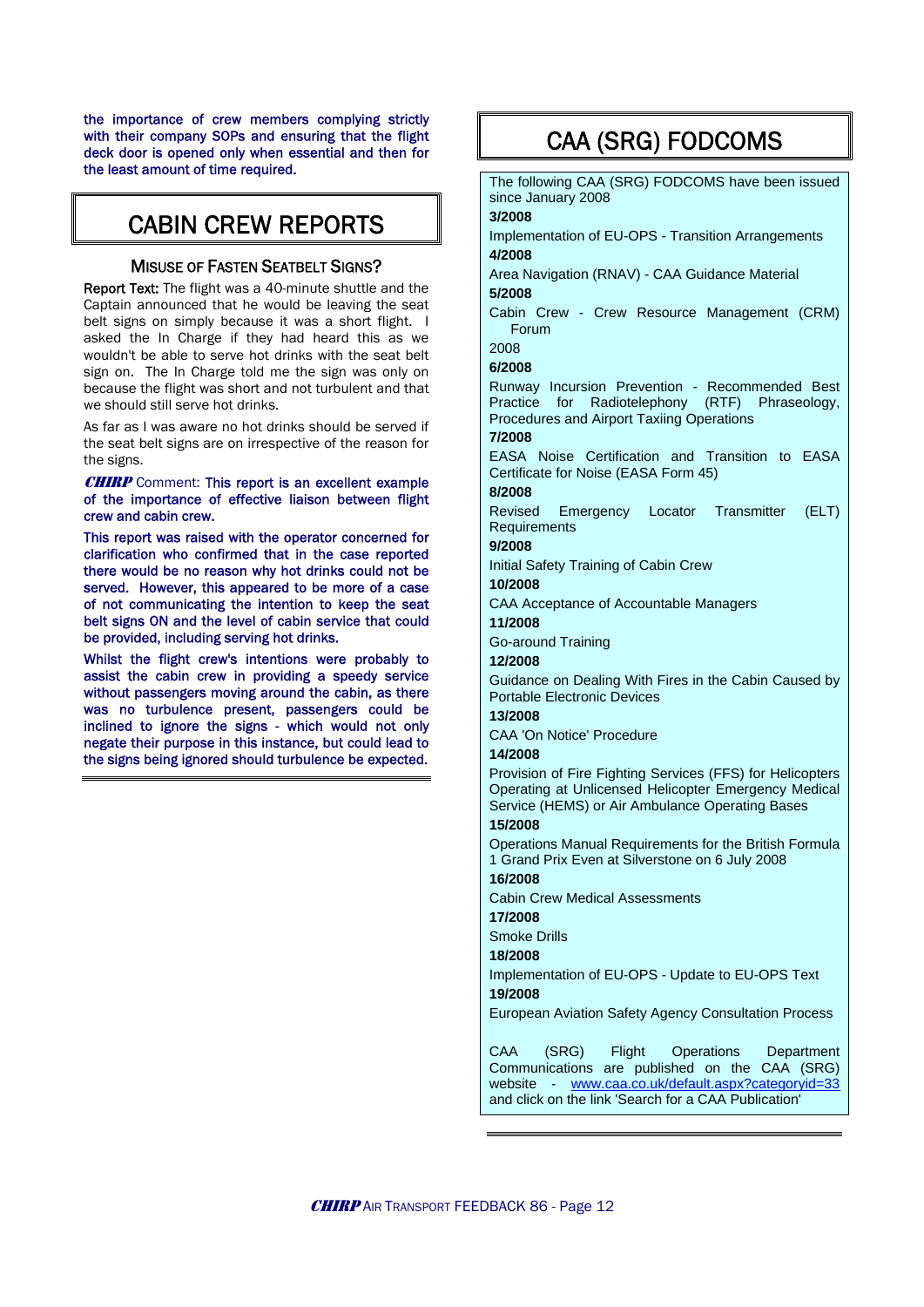## CHIRP REPORT ANALYSIS

The CHIRP Air Transport Programme (Pilots/ATC/Engineers) received a total of 306 reports in the twelve-month period from 1 November 2006 to 31 October 2007, compared to 310 in the same period the previous year. Of this total, 246 (245) reports were submitted by flight crew members; engineers submitted 40 reports (34 - 2006) and ATCOs submitted 20 reports (31 - 2006).

In the same period a further 156 reports (189 - 2006) were received from cabin crew members and a total of 75 reports (66 - 2006) were submitted on GA related topics.

The total number of reports received in the period was 537, a slight reduction from the total for the previous year, principally in the ATCO and Cabin Crew categories.



Reporting Trend 1998 to 2007 - [1 Nov - 31 Oct]

The number of reports submitted by flight crew has increased significantly in the past three years in comparison to earlier years. In 2005 and 2006 there was a significant increase in the number of flight crew reports related to duty/flight time limitations. Flight crew members have also submitted a significant number of safety-related security reports since the Department for Transport introduced more stringent airport security procedures in August 2006. Detailed summaries of these two issues have been provided separately to CAA (SRG) and, in the latter case, the Department for Transport. In comparison, reporting levels from the ATCO and Engineering user groups have been relatively consistent from year to year.

Although not covered in detail in this analysis, the number of reports submitted by cabin crew members has been higher in each of the last three years in comparison to previous years; the principal reason has been an increased awareness of CHIRP among cabin crew members employed by UK operators.

Feedback from reporters indicates that one reason for the recent high level of reporting is that user groups perceive that significant safety-related issues raised through the Programme receive appropriate consideration through the Advisory Board process and, when deemed appropriate, are represented to the

relevant agency, with the reporter subsequently being apprised of the outcome.

The principal issues reported by each of the user groups during the 12 month period are summarised below:

#### Flight Crew Reports - Principal Issues

In the period from 1 November 2006 to 31 October 2007, 246 flight crew reports were received; a similar reporting level compared to the previous year (245). The two most prominent topics were flying duty periods and airport security issues.



#### **Duty**

The most frequently reported topic in the past year was rostering (70 reports; 29%); this compared with 104 reports on the same topic submitted in 2006. The two most frequently reported issues on this topic were the same as the previous year, namely roster management/disruption (41 reports) and the use of rest periods of between 18 and 30 hours (11 reports). Where sufficient detailed information was available, the information provided in CHIRP reports was assessed against the CAA 'Safe' work/rest computer model. As in 2006, these assessments showed varying predicted levels of tiredness arising from rest periods of 18-30 hours.

As noted above, a more detailed analysis of this group of reports was submitted to the CAA; a summary of this was also published in the last issue. (FEEDBACK Issue 85, Page 6).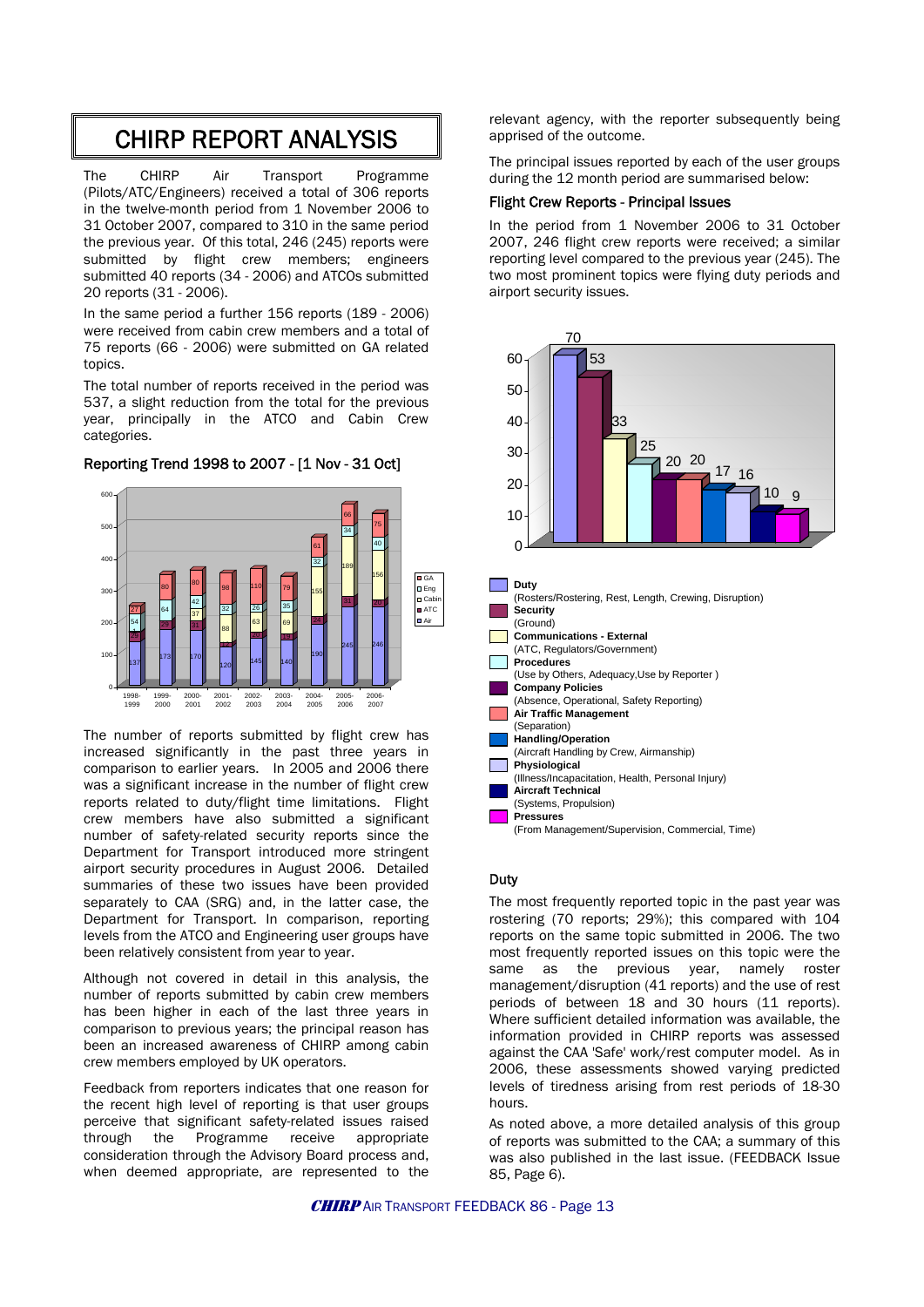#### **Security**

The second most frequent topic reported by flight crew in the period concerned the effect on flight crew members of the more stringent airport security measures imposed by the Department for Transport in August 2006 (53 reports; 22%); this total was additional to the 24 flight crew reports submitted between August and November 2006 shortly after the introduction of the new arrangements. The main area of concern has been and continues to be the inconsistencies in the application of the procedures both between UK airports and between security staff at the same UK airport. There is little evidence to suggest that these problems are being resolved at a local level as the Department of Transport has recommended. More latterly there has been a growing perception among reporters that some flight crew members are being targeted by some security staff; this has led to overly zealous security checks and allegedly intrusive personal searches. Whilst a majority of flight crew members are probably able to handle such experiences without undue stress, the reports are indicative that some individuals, who undergo these experiences on a regular basis, do encounter situations that cause elevated levels of frustration/personal stress that continue during their subsequent flight duty period, leading to a perception that flight safety is being compromised. A key factor is the lack of any effective grievance/appeal process against inappropriate behaviour by airport security personnel, combined with the threat of an individual having his/her airport security pass suspended/confiscated without any form of balanced investigation process.

On the recommendation of the Air Transport Advisory Board and with the endorsement of the Trustees, the reported concerns were represented to the Head of Transec early in 2007 and later to the Permanent Secretary Department for Transport. Copies of the text of all reports received on this topic have also been forwarded to the CAA. The CAA has recently elected to conduct a review of the security-related issues that have been raised in CHIRP reports; however, to date neither the DfT nor the CAA has acknowledged that the reported concerns are indicative of a significant flight safety risk. Thus, this reported problem remains as yet unresolved.

#### Communications - External

The topic of communications between flight crew and ATCOs was raised in 33 reports (14%); in 2006 this category comprised 41 reports (17%). The principal issues in 2007 were further reports of RTF congestion; the content of ATC speed control instructions and a number of reports detailing poor ATC standards at some Southern European destinations. All reports in this group were reviewed by the Air Transport Advisory Board and either passed to the ATC provider concerned or in the case of phraseology issues forwarded to CAA (SRG) ATSSD for consideration by the RTF Phraseology Working Group. A number of examples/comments were published in FEEDBACK to promote 'good practice' in RTF phraseology.

#### **Procedures**

There were 26 reports (11%) relating to the adequacy of, or adherence to procedures. Many of the reports in this category drew attention to the potential safety implications of company/third party procedures. Examples in the group were: non-adherence to de-icing procedures; a company SOP to board passengers when refuelling with no flight crew members or engineers present in an effort to reduce turn-round times; ramp staff using mobile phones near aircraft; a change in one operator's emergency evacuation SOP which left passengers unsupervised after leaving the aircraft; an ATC procedure that parked an aircraft with a reported brake fire immediately adjacent to other aircraft on the ramp. The lack of information available to pilots regarding ATC standing agreements that determine the vertical profiles of Standard Arrival routings continued to be the subject of adverse comment, as did the variations in flight crew altimetry SOPs that are still required for some UK airfield Standard Instrument Departures and which continue to contribute to flight crew errors. A more recent issue was the differing expectation of flight crew and ATCOs with respect to the emergency descent procedure within the UK FIR; this is currently the subject of a CAA review.

#### Policies

Company Policies were cited in 20 reports (8%). Six reports referred to difficulties associated with the introduction of paperless crew briefing systems that are increasingly being employed by UK operators to replace hard-copy processes. This is a new issue and whilst such a policy might have significant benefits for the operator, the evidence from the reports and other anecdotal evidence suggest that essential information may not always be as readily accessible to all flight crew members as the previous hard copy system. Moreover, in some cases the operator has assumed that individuals have proficient PC skills and little IT training has been provided. This has led to allegations that flight crew members' report times are insufficient to complete the required tasks. These concerns were referred to the CAA for review.

The management of sickness absence, which had allegedly led to individual flight crew members electing to report for duty when medically unfit and had been the subject of 11 reports in 2006, was raised in a further 5 reports, all early in 2007. Following a second approach to the company concerned, only one further report on this topic has been subsequently received.

#### Physiological

Ten of the 16 reports in this group were on the topic of cabin/flight deck air contamination. Of these, 8 involved one specific aircraft type. The main issues raised in the reports were represented directly to the operator, who initiated a number of actions in response to the issued raised. The health issues raised by reporters in several reports were also forwarded to the Head of Occupational Health, CAA Medical Department.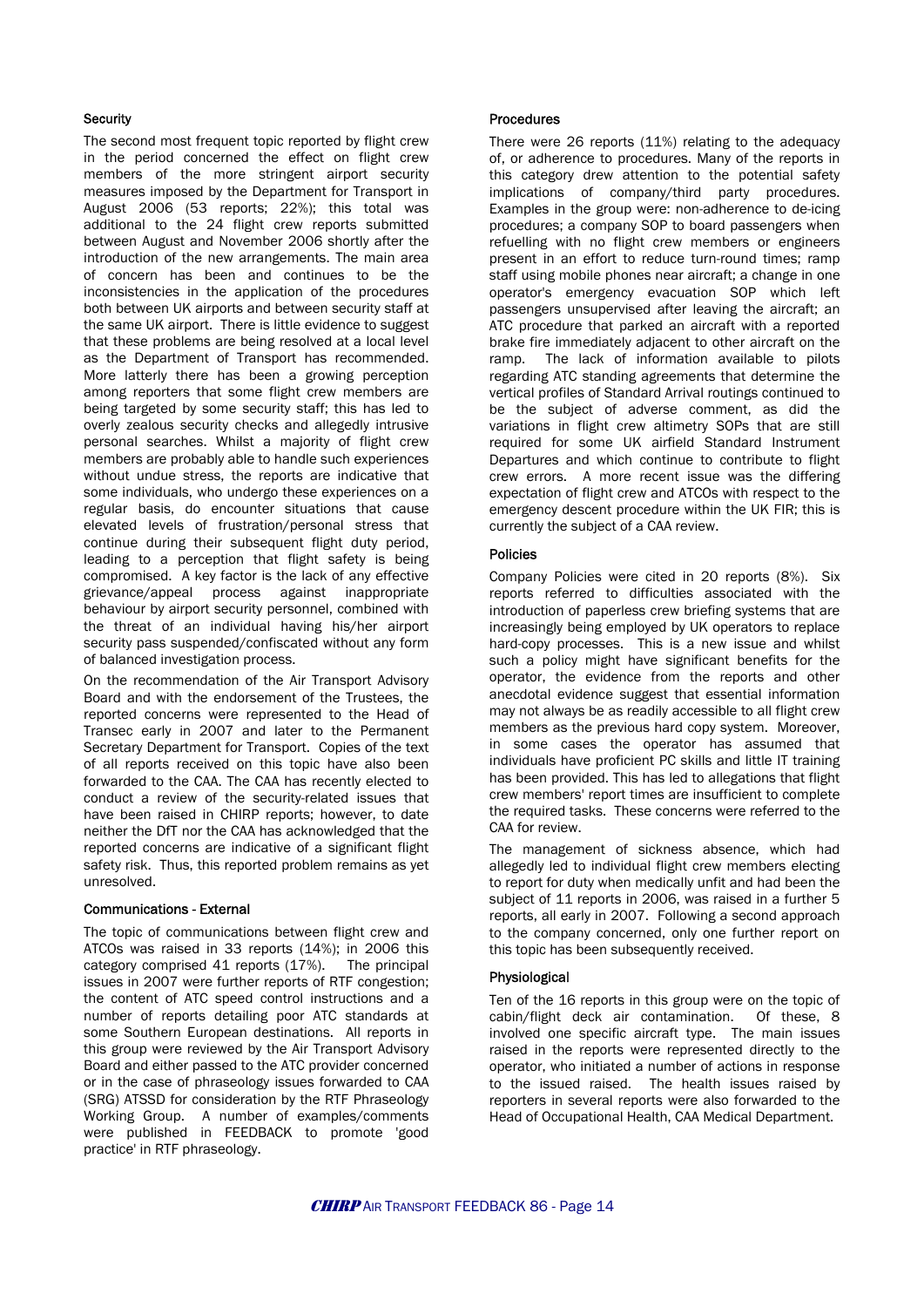

Twenty ATCO reports were received compared with a total of 27 reports received in the previous twelvemonth period.

#### Communications - External

Communications between ATCOs and flight crew were the most frequently reported category but the number of reports (6) was reduced from the previous twelve months (13). Four reports highlighted poor RTF phraseology by flight crew, particularly in relation to ATC speed control instructions. One report highlighted errors in the CAP 413 - Quick Reference Guide; these were passed to the CAA editor of CAP 413 for information.

#### Air Traffic Management

Air traffic management (ATM) issues featured in four reports. Two related to perceived equipment deficiencies, one of which involved the introduction of the Electronic Flight Progress Strip at an Air Traffic Services Unit. All ATM issues were represented to the relevant management.

#### **Security**

Two reports commented on the difficulties that ATC staff experienced at two UK airports, where the ATC facilities were located airside, and raised similar issue to those reported by flight crew. Both reports were submitted by operational managers on behalf of their staff.

#### Company Policies/Relationship with Management

Five reports were received in these two categories. The trend for fewer confidential reports in this category to be submitted by ATC staff continued this year. The issues in these categories were principally related to shift resources to cope with increased traffic levels; all were reviewed promptly by the relevant operational management.

#### Engineer Reports - Principal Issues



The number of Engineer reports received in the year (40) increased slightly when compared to the equivalent period last year (34 in 2006). The principal groupings were airport security issues (43%) and maintenance related issues (43%). Maintenance concerns in the Line and Base Maintenance environments were in equal proportions and were related to a perceived lack of manpower and the application of maintenance standards.

#### **Security**

This issue featured in 17 reports (43%). As with the flight crew reports, the key concerns noted in these reports were difficulties/delays in gaining airside access, the inconsistencies of security checks and the overzealous nature of some security staff, leading to stress and anxiety to complete what the reporter assessed to be essential maintenance tasks. In one case, the reporter failed to gain airside access and in another the reporter was wrongfully arrested, charged and held in police detention before being released